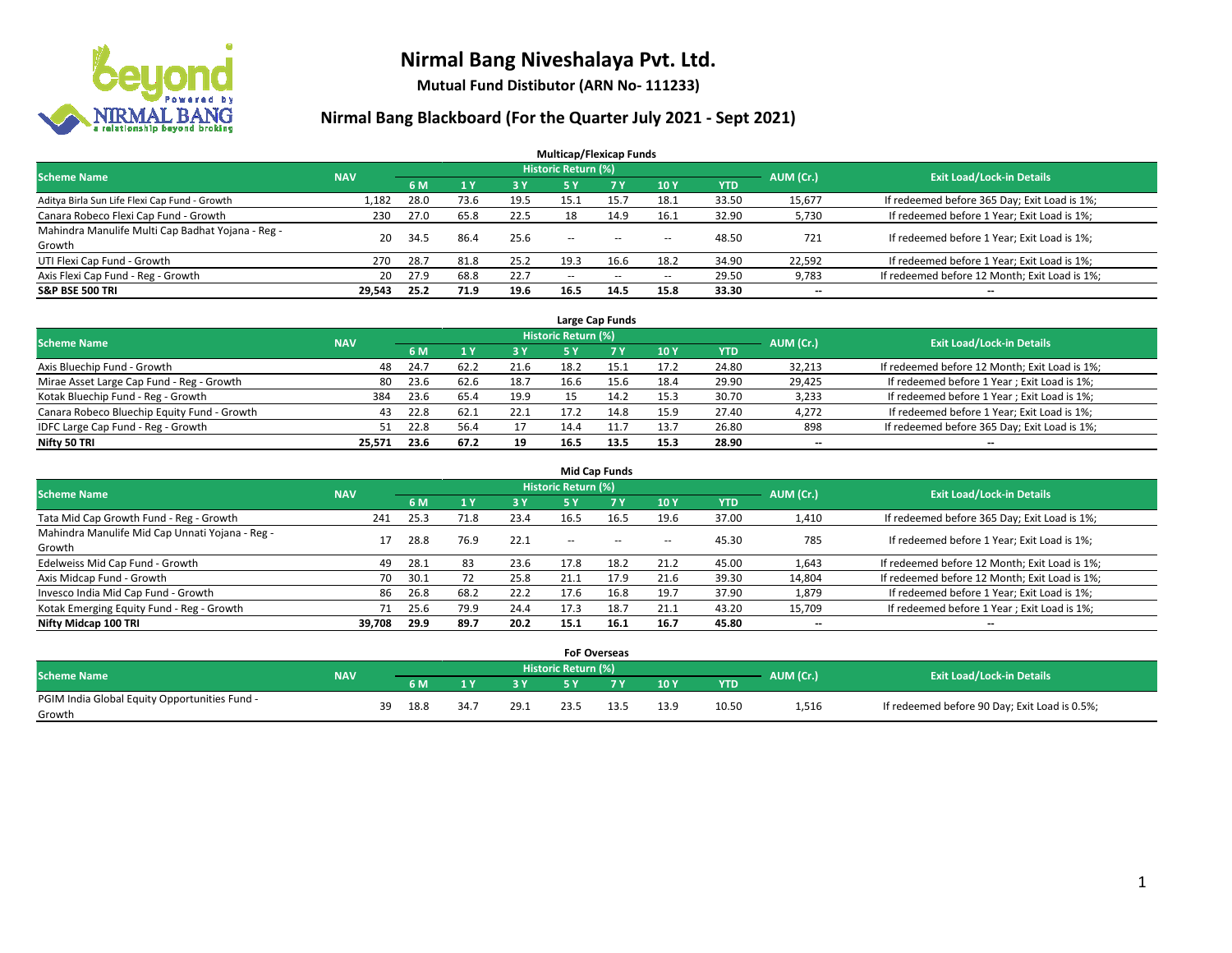

**Mutual Fund Distibutor (ARN No- 111233)**

### **Nirmal Bang Blackboard (For the Quarter July 2021 - Sept 2021)**

| Large & Midcap                                 |            |      |      |      |                            |                |      |            |           |                                              |  |  |  |  |
|------------------------------------------------|------------|------|------|------|----------------------------|----------------|------|------------|-----------|----------------------------------------------|--|--|--|--|
| <b>Scheme Name</b>                             | <b>NAV</b> |      |      |      | <b>Historic Return (%)</b> |                |      |            | AUM (Cr.) | <b>Exit Load/Lock-in Details</b>             |  |  |  |  |
|                                                |            | 6 M  |      | 3 Y  | <b>5 Y</b>                 | 7 <sub>V</sub> | 10Y  | <b>YTD</b> |           |                                              |  |  |  |  |
| Mirae Asset Emerging Bluechip Fund - Growth    | 98         | 26.9 | 77.3 | 26   |                            | 21.7           | 24.7 | 39.00      | 20,615    | If redeemed before 1 Year; Exit Load is 1%;  |  |  |  |  |
| Canara Robeco Emerging Equities - Growth       | 164        | 28.4 | 71.6 | 22.1 | 18.2                       | 18.9           | 22.5 | 35.90      | 10,985    | If redeemed before 1 Year; Exit Load is 1%;  |  |  |  |  |
| HDFC Large and Mid Cap Fund - Growth           | 183        | 26.8 | 79.8 | 18.9 | 14.5                       |                | 13.2 | 41.60      | 2,904     | If redeemed before 1 Year; Exit Load is 1%;  |  |  |  |  |
| Kotak Equity Opportunities Fund - Reg - Growth | 196        | 22.6 | 63.3 | 20.6 | 15.7                       | 15.6           |      | 31.70      | 7,827     | If redeemed before 1 Year; Exit Load is 1%;  |  |  |  |  |
| Tata Large & Mid Cap Fund - Reg - Growth       | 332        | 20.4 | 63.8 | 21.2 | 14.6                       | 14.2           | 16.4 | 30.90      | 2,636     | If redeemed before 365 Day; Exit Load is 1%; |  |  |  |  |
| NIFTY Large Midcap 250 TRI                     | 12.288     | 26.3 | 76.2 | 20.5 | 17.2                       | 16.1           | 17.5 | 37.00      | $- -$     | $\overline{\phantom{a}}$                     |  |  |  |  |

| <b>Focused Funds</b>                                |            |      |      |            |                     |      |                          |       |                          |                                                |  |  |  |
|-----------------------------------------------------|------------|------|------|------------|---------------------|------|--------------------------|-------|--------------------------|------------------------------------------------|--|--|--|
| <b>Scheme Name</b>                                  | <b>NAV</b> |      |      |            | Historic Return (%) |      |                          |       | AUM (Cr.)                | <b>Exit Load/Lock-in Details</b>               |  |  |  |
|                                                     |            | 6 M  |      | <b>3 Y</b> | 5 Y                 | 7 Y  | 10Y                      | YTD   |                          |                                                |  |  |  |
| Axis Focused 25 Fund - Growth                       | 48         | 29.4 | 73.5 | 21.4       | 19.3                | 17.7 | $\overline{\phantom{a}}$ | 30.10 | 19.736                   | If redeemed before 12 Month; Exit Load is 1%;  |  |  |  |
| Nippon India Focused Equity Fund - Reg - Growth     |            | 21.8 | 80.9 | 20.2       | 14.6                |      | 18.3                     | 39.20 | 5,626                    | If redeemed before 12 Months; Exit Load is 1%; |  |  |  |
| ICICI Prudential Focused Equity Fund - Ret - Growth | 50         | 27.4 | 69.7 | 16.8       | 13.9                | 12.3 | 15                       | 36.80 | 2,088                    | If redeemed before 1 Year; Exit Load is 1%;    |  |  |  |
| SBI Focused Equity Fund - Growth                    | 242        | 30.5 | 75.8 | 22.6       | 17.7                | 16.9 | 18.6                     | 37.40 | 19.429                   | If redeemed before 1 Year; Exit Load is 1%;    |  |  |  |
| <b>S&amp;P BSE 500 TRI</b>                          | 29.543     | 25.2 | 71.9 | 19.6       | 16.5                | 14.5 | 15.8                     | 33.30 | $\overline{\phantom{a}}$ | $\overline{\phantom{a}}$                       |  |  |  |

|                                            | <b>Small Cap Funds</b> |           |                                  |      |      |           |            |            |        |                                               |  |  |  |  |  |
|--------------------------------------------|------------------------|-----------|----------------------------------|------|------|-----------|------------|------------|--------|-----------------------------------------------|--|--|--|--|--|
| <b>Scheme Name</b>                         | <b>NAV</b>             | AUM (Cr.) | <b>Exit Load/Lock-in Details</b> |      |      |           |            |            |        |                                               |  |  |  |  |  |
|                                            |                        | 6 M       |                                  | 3 Y  | 5 Y  | <b>7Y</b> | <b>10Y</b> | <b>YTD</b> |        |                                               |  |  |  |  |  |
| Axis Small Cap Fund - Reg - Growth         | 59                     | 38.6      | 85.6                             | 30.9 | 21.5 | 19.8      | $\sim$     | 50.70      | 7,095  | If redeemed before 12 Month; Exit Load is 1%; |  |  |  |  |  |
| Kotak Small Cap Fund - Reg - Growth        | 159                    | 36.5      | 108.8                            | 31.1 | 20.1 | 20.2      | 21.1       | 62.40      | 5,642  | If redeemed before 1 Year; Exit Load is 1%;   |  |  |  |  |  |
| Nippon India Small Cap Fund - Reg - Growth | 81                     | 39.9      | 101.9                            | 25.6 | 21.9 | 20.6      | 24.6       | 62.60      | 16,633 | If redeemed before 1 Month; Exit Load is 1%;  |  |  |  |  |  |
| DSP Small Cap Fund - Reg - Growth          | 105                    | 35.6      | 84.9                             | 24   | 15.1 | 18.7      | 21.7       | 48.20      | 8,000  | If redeemed before 12 Month; Exit Load is 1%; |  |  |  |  |  |
| SBI Small Cap Fund - Growth                | 99                     | 26.4      | 75.8                             | 24.1 | 21.8 | 22.6      | 25.4       | 39.10      | 9,714  | If redeemed before 1 Year; Exit Load is 1%;   |  |  |  |  |  |
| Nifty Smallcap 100 TRI                     | 13.554                 | 35.1      | 98.4                             | 18.4 | 12.4 | 12.9      | 13.7       | 54.10      | --     | $\overline{\phantom{a}}$                      |  |  |  |  |  |

#### **ELSS Schemes (Tax Saving u/s 80-C)**

| <b>Scheme Name</b>                           | <b>NAV</b> |      |      | Historic Return (%) |      |           |            |            | AUM (Cr.) | <b>Exit Load/Lock-in Details</b> |
|----------------------------------------------|------------|------|------|---------------------|------|-----------|------------|------------|-----------|----------------------------------|
|                                              |            | 6 M  |      | <b>3Y</b>           | 5 Y  | <b>7Y</b> | <b>10Y</b> | <b>YTD</b> |           |                                  |
| Axis Long Term Equity Fund - Growth          |            | 27.6 | 74.9 | 22.1                | 18.2 |           | 20.4       | 30.20      | 33,871    | Nil                              |
| Canara Robeco Equity Tax Saver Fund - Growth | 117        | 25.8 | 69.1 | 23.9                | 18.8 | 15.6      |            | 34.20      | 2,680     | Nil                              |
| Kotak Tax Saver Fund - Reg - Growth          |            | 22.2 | 63.9 | 19.9                | 15.3 | 15.3      | 15.9       | 31.80      | 2,249     | Nil                              |
| Invesco India Tax Plan - Growth              | 84         | 25.7 | 63.4 | 19.1                | 16.2 | 15.3      | 17.5       | 31.10      | 1,843     | Nil                              |
| Mirae Asset Tax Saver Fund - Reg - Growth    | 31         | 25.2 | 73.1 | 23.8                | 20.9 | $\sim$    | $\!-$      | 35.70      | 9,401     | Nil                              |
| <b>S&amp;P BSE 200 TRI</b>                   | 9.428      | 24.3 | 70   | 19.5                | 16.6 | 14.5      | 15.9       | 31.50      | $- -$     | --                               |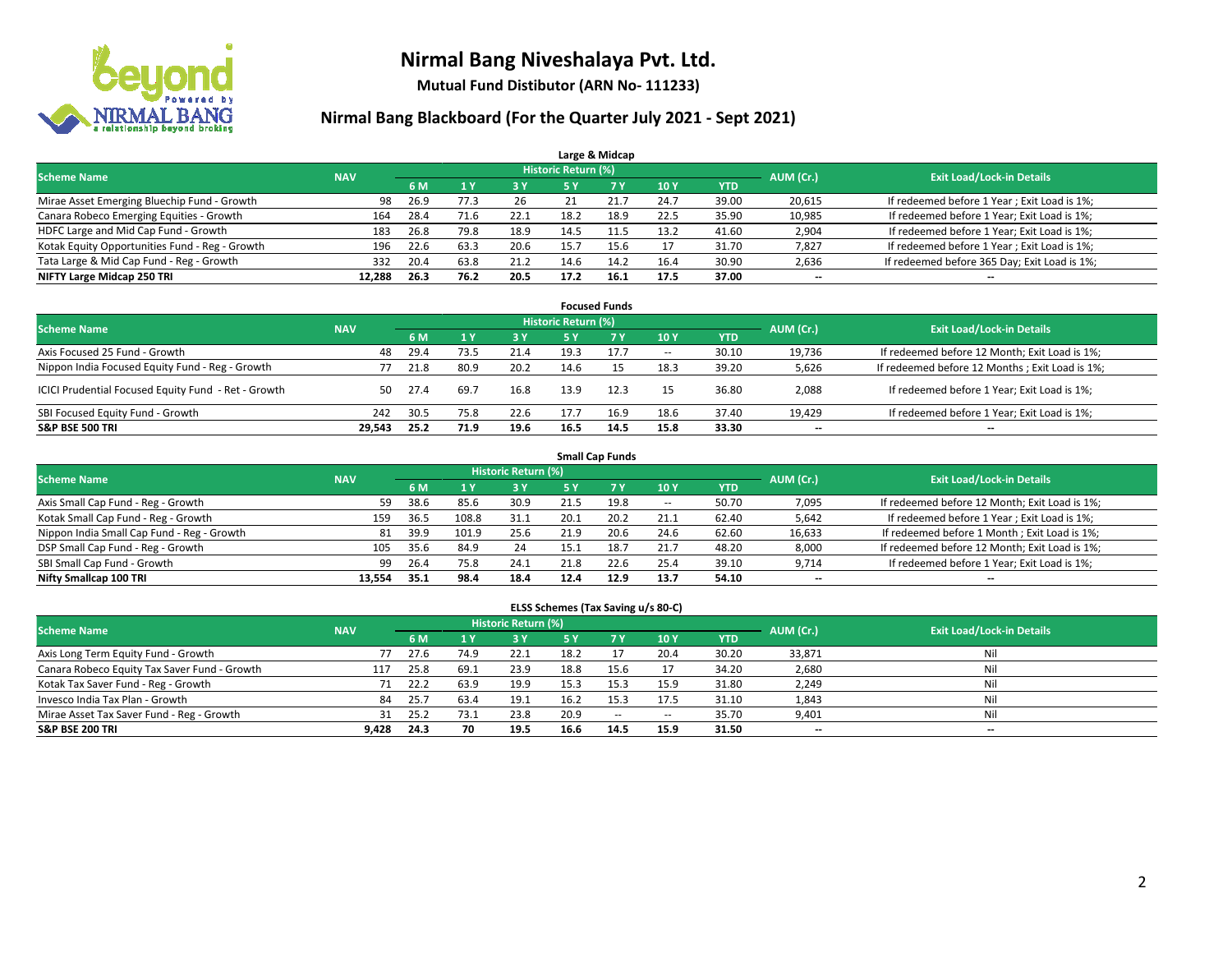

**Mutual Fund Distibutor (ARN No- 111233)**

| <b>Solution Oriented</b>                                  |            |      |      |                            |      |      |                          |            |                          |                                               |  |  |  |
|-----------------------------------------------------------|------------|------|------|----------------------------|------|------|--------------------------|------------|--------------------------|-----------------------------------------------|--|--|--|
| <b>Scheme Name</b>                                        | <b>NAV</b> |      |      | <b>Historic Return (%)</b> |      |      |                          |            |                          | <b>Exit Load/Lock-in Details</b>              |  |  |  |
|                                                           |            | 6 M  | 1 Y  | '3V                        | 5 Y  | 7Y   | 10Y                      | <b>YTD</b> | AUM (Cr.)                |                                               |  |  |  |
| <b>HDFC Childrens Gift Fund</b>                           | 185        | 21.5 | 51.7 | 17.4                       | 14.3 | 13.6 | 15.8                     | 26.60      | 5,139                    | Nil                                           |  |  |  |
| Tata Retirement Savings Fund - Moderate Plan - Reg        | 44         | 19.0 | 41.5 | 15.6                       | 13.6 | 14.3 | $\overline{\phantom{a}}$ | 21.40      | 1,572                    | If redeemed before 61 Month; Exit Load is 1%; |  |  |  |
| Tata Retirement Savings Fund - Progressive Plan -<br>Reg  | 45         | 22.1 | 48.5 | 17.5                       | 15.3 | 15.3 | $\sim$                   | 25.20      | 1,196                    | If redeemed before 61 Month; Exit Load is 1%; |  |  |  |
| Tata Retirement Savings Fund - Reg - Conservative<br>Plan | 25         | 7.6  | 15.5 | 10.2                       | 8.3  | 9.2  | $\sim$                   | 7.90       | 177                      | If redeemed before 61 Month; Exit Load is 1%; |  |  |  |
| <b>S&amp;P BSE 200 TRI</b>                                | 9.428      | 24.3 | 70   | 19.5                       | 16.6 | 14.5 | 15.9                     | 31.50      | $\overline{\phantom{a}}$ | $- -$                                         |  |  |  |

| <b>Index Fund</b>                                             |            |      |      |                            |        |                                                |                          |            |                          |                                               |  |  |  |  |
|---------------------------------------------------------------|------------|------|------|----------------------------|--------|------------------------------------------------|--------------------------|------------|--------------------------|-----------------------------------------------|--|--|--|--|
| <b>Scheme Name</b>                                            | <b>NAV</b> |      |      | <b>Historic Return (%)</b> |        |                                                |                          |            | AUM (Cr.)                | <b>Exit Load/Lock-in Details</b>              |  |  |  |  |
|                                                               |            | 6 M  | 71 Y | 3Y                         | 5 Y    | 7V                                             | 10Y                      | <b>YTD</b> |                          |                                               |  |  |  |  |
| HDFC Index Fund-NIFTY 50 Plan                                 | 164        | 23.3 | 66.4 | 18.3                       | 15.9   | 12.9                                           | 14.5                     | 28.50      | 3,705                    | If redeemed before 3 Day; Exit Load is 0.25%; |  |  |  |  |
| ICICI Prudential Nifty Next 50 Index Fund - Growth            | 38         | 25.2 | 66.4 | 15.4                       | 13.2   | 14.2                                           | 15.7                     | 32.00      | 1,535                    | Nil                                           |  |  |  |  |
| Motilal Oswal Nifty Midcap 150 Index Fund - Reg -<br>Growth   | 20         | 27.3 | 80.8 | $\sim$                     | $-$    | $- -$                                          | $\overline{\phantom{a}}$ | 42.90      | 329                      | If redeemed before 15 Day; Exit Load is 1%;   |  |  |  |  |
| Motilal Oswal Nifty Smallcap 250 Index Fund - Reg -<br>Growth | 20         | 34.2 | 93   | $\sim$                     | $\sim$ | $\hspace{0.1mm}-\hspace{0.1mm}-\hspace{0.1mm}$ | $\hspace{0.05cm} \cdots$ | 52.10      | 208                      | If redeemed before 15 Day; Exit Load is 1%;   |  |  |  |  |
| UTI Nifty Index Fund - Growth                                 | 119        | 23.4 | 66.8 | 18.6                       | 16.1   | 13.1                                           | 14.6                     | 28.60      | 4,854                    | Nil                                           |  |  |  |  |
| Nifty 50 TRI                                                  | 25,571     | 23.6 | 67.2 | 19                         | 16.5   | 13.5                                           | 15.3                     | 28.90      | $\overline{\phantom{a}}$ | $\overline{\phantom{a}}$                      |  |  |  |  |

| <b>Contra/Value Fund</b>                |            |                                  |      |      |      |      |      |       |       |                                              |  |  |  |
|-----------------------------------------|------------|----------------------------------|------|------|------|------|------|-------|-------|----------------------------------------------|--|--|--|
| <b>Scheme Name</b>                      | AUM (Cr.)  | <b>Exit Load/Lock-in Details</b> |      |      |      |      |      |       |       |                                              |  |  |  |
|                                         | <b>NAV</b> | 6 M                              |      | 3 Y  |      |      | 10Y  | YTD   |       |                                              |  |  |  |
| Invesco India Contra Fund - Growth      |            | 23.5                             | 63.8 | 18.6 |      |      | 18   | 29.60 | 8,199 | If redeemed before 1 Year; Exit Load is 1%;  |  |  |  |
| IDFC Sterling Value Fund - Reg - Growth | 84         | 32.8                             | 98.  | 18.4 | 16.4 | 14.9 | 16.8 | 53.80 | 3,990 | If redeemed before 365 Day; Exit Load is 1%; |  |  |  |
| SBI Contra Fund - Growth                | 195        | 29.2                             | 94.3 | 22.7 | 14.9 |      | 14.9 | 44.20 | 2,823 | If redeemed before 1 Year; Exit Load is 1%;  |  |  |  |
| UTI Value Opportunities Fund - Growth   | 102        | 24.4                             | 70.3 | 19.4 | 14.8 | 12.1 | 14.6 | 32.30 | 6,545 | If redeemed before 1 Year; Exit Load is 1%;  |  |  |  |
| <b>S&amp;P BSE 500 TRI</b>              | 29.543     | 25.2                             | 71.9 | 19.6 | 16.5 | 14.5 | 15.8 | 33.30 | $- -$ | $-$                                          |  |  |  |

| Sector/Thematic                                                           |            |      |       |                            |                          |                          |                          |            |                          |                                               |  |  |  |
|---------------------------------------------------------------------------|------------|------|-------|----------------------------|--------------------------|--------------------------|--------------------------|------------|--------------------------|-----------------------------------------------|--|--|--|
| <b>Scheme Name</b>                                                        | <b>NAV</b> |      |       | <b>Historic Return (%)</b> |                          |                          |                          |            | AUM (Cr.)                | <b>Exit Load/Lock-in Details</b>              |  |  |  |
|                                                                           |            | 6 M  | 1 Y   | <b>3Y</b>                  | 5 Y                      | <b>7Y</b>                | 10Y                      | <b>YTD</b> |                          |                                               |  |  |  |
| Aditya Birla Sun Life PSU Equity Fund - Reg - Growth                      | 13         | 21.2 | 71.1  | $\sim$                     | $\overline{\phantom{a}}$ |                          | $\hspace{0.05cm} \cdots$ | 36.40      | 788                      | If redeemed before 30 Day; Exit Load is 1%;   |  |  |  |
| Canara Robeco Consumer Trends Fund - Reg -<br>Growth                      | 67         | 22.7 | 64.8  | 23.2                       | 17.8                     | 17.7                     | 18.2                     | 30.60      | 704                      | If redeemed before 1 Year; Exit Load is 1%;   |  |  |  |
| Edelweiss Recently Listed IPO Fund - Reg - Growth                         | 20         | 35.0 | 88.2  | 30.7                       | $\overline{\phantom{a}}$ | $\overline{\phantom{m}}$ | $\hspace{0.05cm} \cdots$ | 50.60      | 709                      | If redeemed before 180 Day; Exit Load is 2%;  |  |  |  |
| Mirae Asset Great Consumer Fund - Growth                                  | 56         | 26.5 | 63.2  | 19.1                       | 17.6                     | 16.2                     | 18.6                     | 34.10      | 1,488                    | If redeemed before 1 Year; Exit Load is 1%;   |  |  |  |
| <b>ICICI Prudential Technology Fund - Growth</b>                          | 165        | 52.2 | 111.6 | 38.7                       | 33.6                     | 23.2                     | 27                       | 66.30      | 5,037                    | If redeemed before 15 Day; Exit Load is 1%;   |  |  |  |
| Nippon India Pharma Fund - Reg - Growth                                   | 311        | 26.4 | 42.6  | 25                         | 16.1                     | 14.7                     | 19.1                     | 22.90      | 5,667                    | If redeemed before 1 Month; Exit Load is 1%;  |  |  |  |
| BNP Paribas India Consumption Fund - Reg - Growth                         | 20         | 23.5 | 62.2  | 26                         | $\sim$                   | $\overline{\phantom{a}}$ | $\hspace{0.05cm} \cdots$ | 30.70      | 839                      | If redeemed before 12 Month; Exit Load is 1%; |  |  |  |
| ICICI Prudential Banking and Financial Services Fund -<br>Retail - Growth | 86         | 20.6 | 82.5  | 15.7                       | 13.2                     | 15.5                     | 18.6                     | 31.00      | 5,097                    | If redeemed before 15 Day; Exit Load is 1%;   |  |  |  |
| <b>S&amp;P BSE 500 TRI</b>                                                | 29,543     | 25.2 | 71.9  | 19.6                       | 16.5                     | 14.5                     | 15.8                     | 33.30      | $\overline{\phantom{a}}$ | $\overline{\phantom{a}}$                      |  |  |  |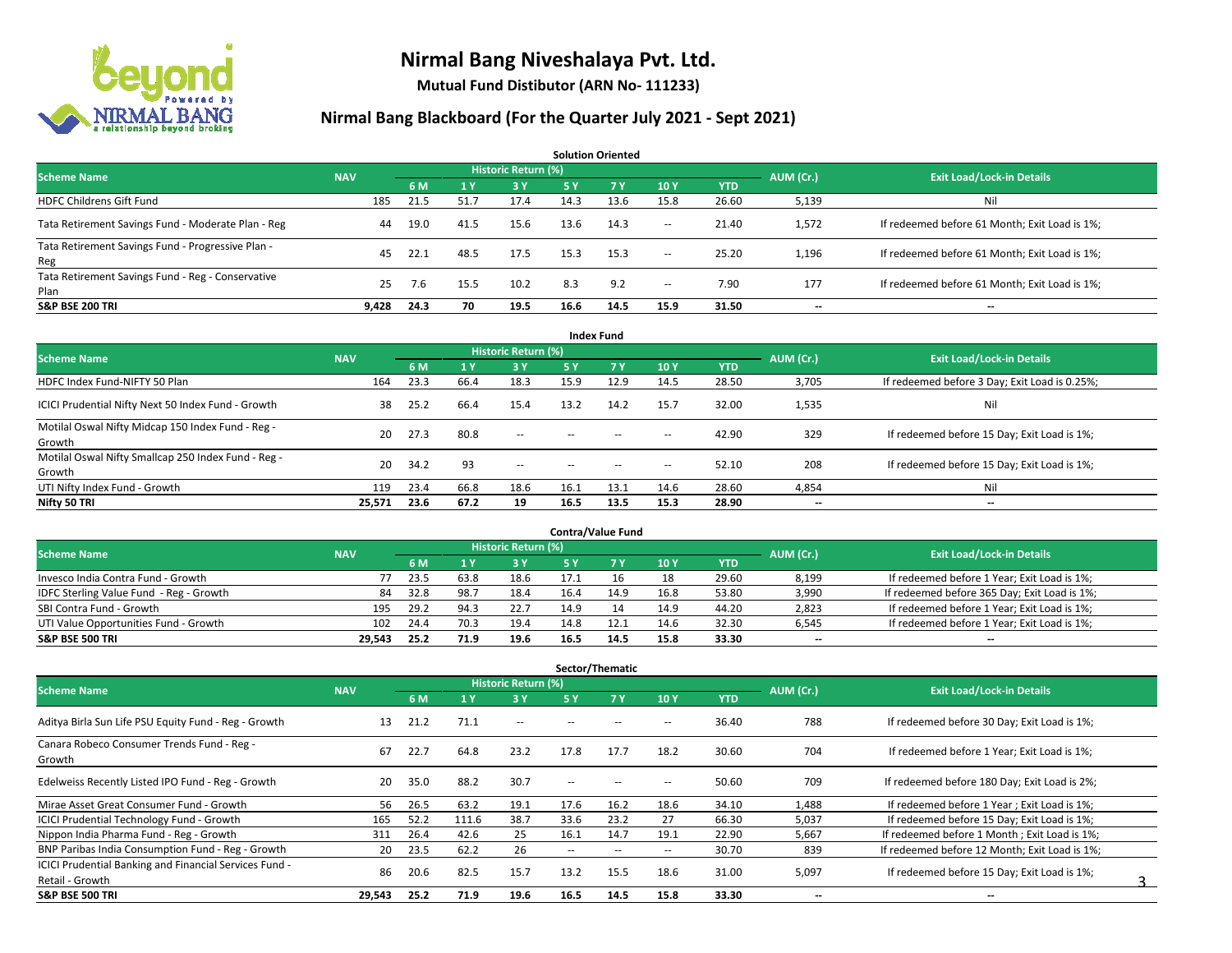

**Mutual Fund Distibutor (ARN No- 111233)**

### **Nirmal Bang Blackboard (For the Quarter July 2021 - Sept 2021)**

**Dynamic Asset Allocation Funds**

| <b>Scheme Name</b>                                         | <b>NAV</b> |      |      | <b>Historic Return (%)</b> |        |                          |                          |       | AUM (Cr.)                | <b>Exit Load/Lock-in Details</b>              |
|------------------------------------------------------------|------------|------|------|----------------------------|--------|--------------------------|--------------------------|-------|--------------------------|-----------------------------------------------|
|                                                            |            | 6 M  |      | <b>3Y</b>                  | 5 Y    | <b>7Y</b>                | 10Y                      | YTD   |                          |                                               |
| ICICI Prudential Balanced Advantage Fund - Reg -<br>Growth | 49         | 10.0 | 31.9 | 13.1                       | 10.7   | 10.9                     | 13.5                     | 13.90 | 34,687                   | If redeemed before 1 Year; Exit Load is 1%;   |
| Nippon India Balanced Advantage Fund - Reg -<br>Growth     | 122        | 12.2 | 34.2 | 12.4                       | 11.1   | 10.5                     | 13.5                     | 16.50 | 4,331                    | If redeemed before 12 Month; Exit Load is 1%; |
| Tata Balanced Advantage Fund - Reg - Growth                | 15         | 11.5 | 30.8 | $\sim$                     | $-$    | $\overline{\phantom{a}}$ | $\overline{\phantom{a}}$ | 16.40 | 3,342                    | If redeemed before 365 Day; Exit Load is 1%;  |
| Edelweiss Balanced Advantage Fund - Growth                 | 36         | 15.7 | 39.4 | 16.3                       | 13.3   |                          | 12.4                     | 19.50 | 5,304                    | If redeemed before 365 Day; Exit Load is 1%;  |
| Kotak Balanced Advantage Fund - Reg - Growth               | 15         | 10.2 | 25.6 | 13.5                       | $\sim$ | $\overline{\phantom{a}}$ | $\hspace{0.05cm} \cdots$ | 13.20 | 10,688                   | If redeemed before 1 Year; Exit Load is 1%;   |
| NIFTY 50 Hybrid Composite Debt 65:35 Index                 | 14.776     | 16.5 | 43.3 | 16.8                       | 14     | 12.4                     | 13.4                     | 19.60 | $\overline{\phantom{a}}$ | --                                            |

| <b>Hybrid Aggressive</b>                        |            |            |      |                            |      |      |        |            |           |                                               |  |  |  |
|-------------------------------------------------|------------|------------|------|----------------------------|------|------|--------|------------|-----------|-----------------------------------------------|--|--|--|
| <b>Scheme Name</b>                              | <b>NAV</b> |            |      | <b>Historic Return (%)</b> |      |      |        |            | AUM (Cr.) | <b>Exit Load/Lock-in Details</b>              |  |  |  |
|                                                 |            | 6 M        |      | 3 Y                        |      |      | 10Y    | <b>YTD</b> |           |                                               |  |  |  |
| Canara Robeco Equity Hybrid Fund - Growth       | 249        | 19.5       | 48   | 18.8                       | 14.6 |      | 15.5   | 24.00      | 6,493     | If redeemed before 1 Year; Exit Load is 1%;   |  |  |  |
| DSP Equity & Bond Fund - Growth                 | 240        | 20.2       | 54.2 | 19.4                       | 13.6 |      | 14.4   | 25.40      | 7,516     | If redeemed before 12 Month; Exit Load is 1%; |  |  |  |
| SBI Equity Hybrid Fund - Growth                 | 205        | 19.6       | 52.4 | 17.8                       |      | 13.8 | 16.4   | 24.60      | 45,748    | If redeemed before 12 Month; Exit Load is 1%; |  |  |  |
| Mirae Asset Hybrid - Equity Fund - Reg - Growth |            | 19.2<br>22 | 49.9 | 17.1                       | 14.5 | $-$  | $\sim$ | 24.40      | 5,950     | If redeemed before 1 Year; Exit Load is 1%;   |  |  |  |
| NIFTY 50 Hybrid Composite Debt 65:35 Index      | 14.776     | 16.5       | 43.3 | 16.8                       | 14   | 12.4 | 13.4   | 19.60      | $- -$     | $- -$                                         |  |  |  |

| <b>Multi-Asset Allocation Funds</b><br><b>Historic Return (%)</b> |            |      |      |        |     |        |        |            |                          |                                               |  |  |  |  |
|-------------------------------------------------------------------|------------|------|------|--------|-----|--------|--------|------------|--------------------------|-----------------------------------------------|--|--|--|--|
| <b>Scheme Name</b>                                                | <b>NAV</b> | 6 M  |      | 73 Y   | 5 Y |        | 10Y    | <b>YTD</b> | AUM (Cr.)                | <b>Exit Load/Lock-in Details</b>              |  |  |  |  |
| HDFC Multi - Asset Fund - Growth                                  | 47         | 15.7 | 36.8 | 15.1   |     | 10.3   | 10.7   | 16.30      | 1,088                    | If redeemed before 12 Month; Exit Load is 1%; |  |  |  |  |
| Nippon India Multi Asset Fund - Reg - Growth                      | 13         | 16.4 | 36.8 | $\sim$ | $-$ | $- -$  | $\sim$ | 17.60      | 1,182                    | If redeemed before 1 Year; Exit Load is 1%;   |  |  |  |  |
| Tata Multi Asset Opportunities Fund - Reg - Growth                | 15         | 15.8 | 43.3 | $\sim$ | $-$ | $\sim$ | -      | 21.00      | 987                      | If redeemed before 365 Day; Exit Load is 1%;  |  |  |  |  |
| NIFTY 50 Hybrid Composite Debt 65:35 Index                        | 14.776     | 16.5 | 43.3 | 16.8   | 14  | 12.4   | 13.4   | 19.60      | $\overline{\phantom{a}}$ | --                                            |  |  |  |  |

|                                               |            |           |           |                                  |     | Gold |        |            |       |                                                                  |
|-----------------------------------------------|------------|-----------|-----------|----------------------------------|-----|------|--------|------------|-------|------------------------------------------------------------------|
| <b>Scheme Name</b>                            | <b>NAV</b> |           | AUM (Cr.) | <b>Exit Load/Lock-in Details</b> |     |      |        |            |       |                                                                  |
|                                               |            | 6 M       |           | 73 Y.                            |     |      | 10Y    | <b>YTD</b> |       |                                                                  |
| HDFC Gold Fund - Growth                       |            | 2.8       | $-8.9$    | 13.3                             | 6.7 | b.b  | $\sim$ | $-8.50$    | 1,229 | If redeemed before 6 Months; Exit Load is 2%; If redeemed bet. 6 |
|                                               |            |           |           |                                  |     |      |        |            |       | Months to 12 Months; Exit Load is 1%;                            |
| Kotak Gold Fund - Reg - Growth                |            | 19        |           | 14.1                             |     |      | 3.8    | $-8.00$    | 1,019 | If redeemed before 1 Year; Exit Load is 1%;                      |
| Nippon India Gold Savings Fund - Reg - Growth |            | 19<br>2.8 |           | 13.1                             |     | 6.4  | 3.5    | $-8.70$    | 1,391 | If redeemed before 15 Day; Exit Load is 1%;                      |
| <b>Prices of Gold</b>                         | 46.058     | 3.1       | $-7.2$    | 14.5                             |     |      | 5.4    | $-7.90$    | $- -$ | $\overline{\phantom{a}}$                                         |

| <b>Arbitrage Fund</b>                      |            |           |                                  |     |     |  |     |        |            |        |                                                 |  |  |
|--------------------------------------------|------------|-----------|----------------------------------|-----|-----|--|-----|--------|------------|--------|-------------------------------------------------|--|--|
| <b>Scheme Name</b>                         | <b>NAV</b> | AUM (Cr.) | <b>Exit Load/Lock-in Details</b> |     |     |  |     |        |            |        |                                                 |  |  |
|                                            |            |           | 1 M                              | 3 M | 6 M |  |     | 3Y     | <b>YTD</b> |        |                                                 |  |  |
| IDFC Arbitrage Fund - Reg - Growth         |            | 26        | 3.1                              |     |     |  |     | 4.8    | 3.70       | 6.704  | If redeemed before 1 Month; Exit Load is 0.25%; |  |  |
| Kotak Equity Arbitrage Fund - Reg - Growth |            | 30        | -3.1                             |     | 4.3 |  | 4.4 |        | 4.10       | 25.746 | If redeemed before 30 Day; Exit Load is 0.25%;  |  |  |
| Tata Arbitrage Fund - Reg - Growth         |            |           | .3.b                             | 3.  | 4.4 |  | 4.7 | $\sim$ | 4.10       | 11,990 | If redeemed before 30 Day; Exit Load is 0.25%;  |  |  |
| Nippon India Arbitrage Fund - Reg - Growth |            |           | 3.1                              |     | 4.2 |  | 4   |        | 4.00       | 12.972 | If redeemed before 1 Month; Exit Load is 0.25%; |  |  |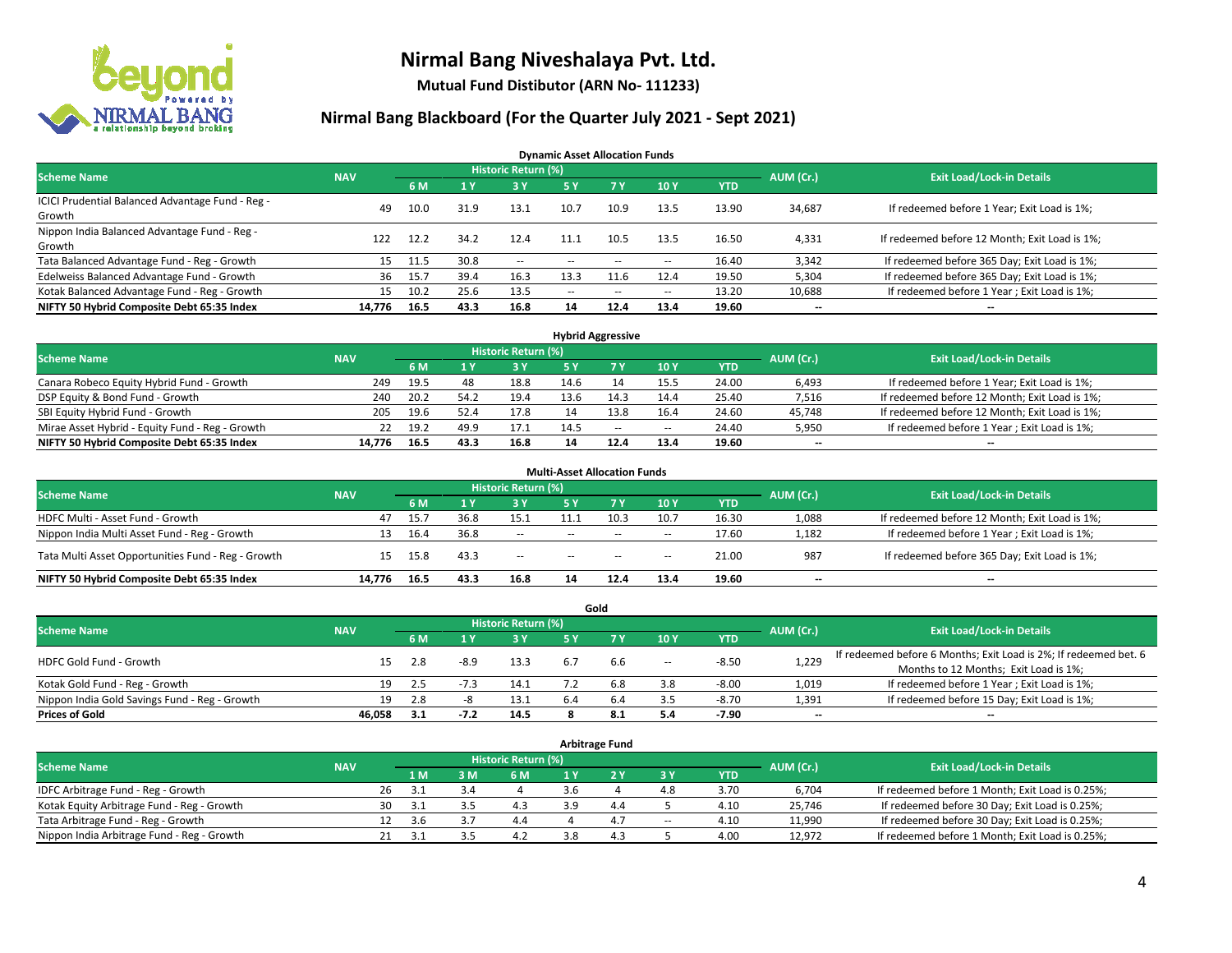

**Mutual Fund Distibutor (ARN No- 111233)**

| <b>Overnight Fund</b>                               |                          |      |     |                            |     |     |            |                 |           |                                  |  |  |  |  |
|-----------------------------------------------------|--------------------------|------|-----|----------------------------|-----|-----|------------|-----------------|-----------|----------------------------------|--|--|--|--|
| <b>Scheme Name</b>                                  | <b>NAV</b>               |      |     | <b>Historic Return (%)</b> |     |     | <b>YTM</b> | Avg             | AUM (Cr.) | <b>Exit Load/Lock-in Details</b> |  |  |  |  |
|                                                     |                          | 1W   | 2 W | 1 <sub>M</sub>             | 3M  | 1Y  |            | <b>Maturity</b> |           |                                  |  |  |  |  |
| Aditya Birla Sun Life Overnight Fund - Reg - Growth | 1.126                    | -3.1 |     |                            |     |     | 3.15       | 0               | 9,323     | Nil                              |  |  |  |  |
| IDFC Overnight Fund - Reg - Growth                  | 1,111                    | -3.1 |     |                            |     |     | 3.11       | 0.00            | 2,066     | Nil                              |  |  |  |  |
| Tata Overnight Fund - Reg - Growth                  | 1,100                    | 3.1  |     |                            |     |     | 3.15       | 0.00            | 1,195     | Nil                              |  |  |  |  |
| Nippon India Overnight Fund - Reg - Growth          | 112                      | 3.1  |     |                            |     |     | 3.09       | 0.00            | 7,804     | Nil                              |  |  |  |  |
| <b>CRISIL Liquid Fund Index</b>                     | $\overline{\phantom{a}}$ | 3.1  | 3.3 | 3.4                        | 3.5 | 3.6 | $- -$      | $- -$           | $- -$     | $\overline{\phantom{a}}$         |  |  |  |  |

| <b>Liquid Funds</b>                              |            |     |     |                     |     |     |                          |                          |           |                                  |  |  |  |
|--------------------------------------------------|------------|-----|-----|---------------------|-----|-----|--------------------------|--------------------------|-----------|----------------------------------|--|--|--|
| <b>Scheme Name</b>                               | <b>NAV</b> |     |     | Historic Return (%) |     |     | <b>YTM</b>               | Avg                      | AUM (Cr.) | <b>Exit Load/Lock-in Details</b> |  |  |  |
|                                                  |            | 1W  | 2 W | 1 M                 | зM  |     |                          | <b>Maturity</b>          |           |                                  |  |  |  |
| Aditya Birla Sun Life Liquid Fund - Reg - Growth | 335        |     | 2.9 |                     |     |     | 3.35                     | 0.11                     | 32.671    | *Ref Footnote                    |  |  |  |
| ICICI Prudential Liquid Fund - Reg - Growth      | 308        | 2.8 | 2.9 |                     |     |     | 3.29                     | 0.11                     | 41,512    | *Ref Footnote                    |  |  |  |
| Kotak Liquid Fund - Reg - Growth                 | 4,205      | 2.8 | 2.9 |                     |     |     | 3.27                     | 0.11                     | 33,195    | *Ref Footnote                    |  |  |  |
| Nippon India Liquid Fund - Reg - Growth          | 5,074      | 2.8 | 2.9 |                     |     |     | 3.26                     | 0.10                     | 24,716    | *Ref Footnote                    |  |  |  |
| Mahindra Manulife Liquid Fund - Reg - Growth     | 1.350      | 2.9 |     |                     |     |     | 3.33                     | 0.06                     | 1,760     | *Ref Footnote                    |  |  |  |
| <b>CRISIL Liquid Fund Index</b>                  | $- -$      | 3.1 | 3.3 | 3.4                 | 3.5 | 3.6 | $\overline{\phantom{a}}$ | $\overline{\phantom{a}}$ | $- -$     | $\overline{\phantom{a}}$         |  |  |  |

|                                                   |            |      |      |                            |     | <b>Ultra Short Fund</b> |                          |                          |           |                                  |
|---------------------------------------------------|------------|------|------|----------------------------|-----|-------------------------|--------------------------|--------------------------|-----------|----------------------------------|
| <b>Scheme Name</b>                                | <b>NAV</b> |      |      | <b>Historic Return (%)</b> |     |                         | <b>YTM</b>               | Avg                      | AUM (Cr.) | <b>Exit Load/Lock-in Details</b> |
|                                                   |            | 1 M  | 3 M  | 6 M                        | 1 Y | $\sqrt{3}$ Y            |                          | <b>Maturity</b>          |           |                                  |
| HDFC Ultra Short Term Fund - Reg - Growth         | 12         | 3.0  | 3.8  | 3.9                        |     | b.4                     | 3.7                      | 0.42                     | 17,843    | Nil                              |
| ICICI Prudential Ultra Short Term Fund - Growth   | 22         | -3.7 |      | 4.3                        | 4.5 | 6.8                     | 4.29                     | 0.40                     | 10,652    | Nil                              |
| UTI Ultra Short Term Fund - Growth                | 3.351      | 17.2 | -8.1 | 5.8                        |     | 4.8                     | 3.81                     | 0.47                     | 2,180     | Nil                              |
| Aditya Birla Sun Life Savings Fund - Reg - Growth | 432        | 3.4  | 4.3  | 4.5                        | 4.4 |                         | 4.06                     | 0.51                     | 18,973    | Nil                              |
| <b>NIFTY Ultra Short Duration Debt Index</b>      | 4.343      | 3.7  | 4.1  | 4.1                        |     | 6.2                     | $\overline{\phantom{a}}$ | $\overline{\phantom{a}}$ | --        | $-$                              |

|                                                  |                          |     |     |                     | <b>Money Market Fund</b> |              |                          |                          |                          |                                               |
|--------------------------------------------------|--------------------------|-----|-----|---------------------|--------------------------|--------------|--------------------------|--------------------------|--------------------------|-----------------------------------------------|
| <b>Scheme Name</b>                               | <b>NAV</b>               |     |     | Historic Return (%) |                          |              | <b>YTM</b>               | Avg                      | AUM (Cr.)                | <b>Exit Load/Lock-in Details</b>              |
|                                                  |                          | 1 M | 3 M | 6 M                 | 1 Y                      | $\sqrt{3}$ Y |                          | <b>Maturity</b>          |                          |                                               |
| Aditya Birla Sun Life Money Manager Fund - Reg - | 290                      | 3.4 |     | 4                   | 4.1                      | 6.6          | 3.67                     | 0.32                     | 16,634                   | Nil                                           |
| Growth                                           |                          |     |     |                     |                          |              |                          |                          |                          |                                               |
| SBI Savings Fund - Growth                        | 33                       | 2.9 | 3.5 | 3.5                 | 3.5                      |              | 3.64                     | 0.31                     | 25,620                   | If redeemed before 3 Days; Exit Load is 0.1%; |
| HDFC Money Market Fund - Growth                  | 4,502                    | 3.4 | 3.9 |                     | 3.9                      | 6.5          | 3.62                     | 0.33                     | 15,730                   | Nil                                           |
| Nippon India Money Market Fund - Reg - Growth    | 3,255                    | 3.2 | 3.9 | 3.9                 |                          | 6.4          | 3.52                     | 0.30                     | 9,665                    | Ni                                            |
| Tata Money Market Fund - Reg - Growth            | 3,711                    | 3.3 |     | 4.2                 | 4.1                      | 4.5          | 3.68                     | 0.40                     | 7,139                    | Nil                                           |
| <b>CRISIL Liquid Fund Index</b>                  | $\overline{\phantom{a}}$ | 3.4 | 3.5 | 3.6                 | 3.6                      | 5.4          | $\overline{\phantom{a}}$ | $\overline{\phantom{a}}$ | $\overline{\phantom{a}}$ | $-$                                           |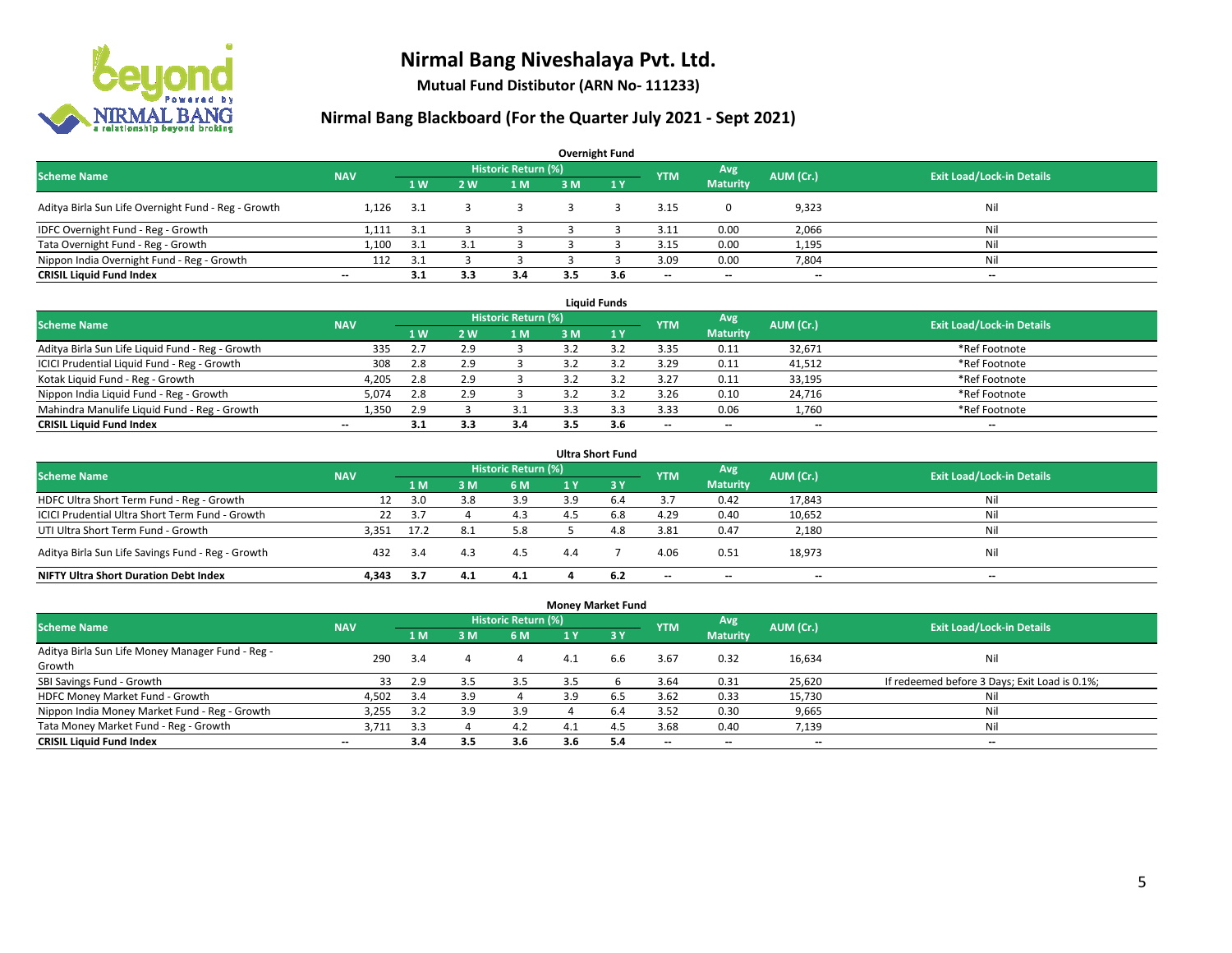

**Mutual Fund Distibutor (ARN No- 111233)**

| <b>Short Term Fund</b>                           |            |    |      |     |                     |   |     |            |                 |           |                                  |  |  |  |
|--------------------------------------------------|------------|----|------|-----|---------------------|---|-----|------------|-----------------|-----------|----------------------------------|--|--|--|
| <b>Scheme Name</b>                               | <b>NAV</b> |    |      |     | Historic Return (%) |   |     | <b>YTM</b> | Avg \           | AUM (Cr.) | <b>Exit Load/Lock-in Details</b> |  |  |  |
|                                                  |            |    | 1 M. | 3 M | 6 M                 |   |     |            | <b>Maturity</b> |           |                                  |  |  |  |
| HDFC Short Term Debt Fund - Growth               |            | 25 | 5.9  |     | 6.5                 |   | 8.9 | 4.95       | 2.89            | 19.011    | Nil                              |  |  |  |
| Nippon India Short Term Fund - Reg - Growth      |            | 42 | 4.9  |     | 6.9                 | b |     | 4.98       | 2.41            | 10.189    | Nil                              |  |  |  |
| <b>ICICI Prudential Short Term Fund - Growth</b> |            | 47 |      |     |                     |   |     | 5.25       | 4.13            | 20,850    | Nil                              |  |  |  |

| <b>Low Duration Fund</b>                          |            |     |     |                            |     |           |            |                 |           |                                  |  |  |  |
|---------------------------------------------------|------------|-----|-----|----------------------------|-----|-----------|------------|-----------------|-----------|----------------------------------|--|--|--|
| <b>Scheme Name</b>                                | <b>NAV</b> |     |     | <b>Historic Return (%)</b> |     |           | <b>YTM</b> | Avg             | AUM (Cr.) | <b>Exit Load/Lock-in Details</b> |  |  |  |
|                                                   |            | 1 M | ៵៳  | 6 M                        |     | <b>3Y</b> |            | <b>Maturity</b> |           |                                  |  |  |  |
| HDFC Low Duration Fund - Growth                   | 46         | 3.0 | 4.3 | 4.8                        |     |           | 4.39       | 2.16            | 25,628    | Nil                              |  |  |  |
| ICICI Prudential Savings Fund - Reg - Growth      | 428        | 4.8 | 5.6 | 5.6                        | 5.4 | 7.6       | 4.48       | 4.02            | 34,969    | Nil                              |  |  |  |
| Nippon India Low Duration Fund - Reg - Growth     | 2,991      | 3.6 | 4.5 |                            |     | h.1       | 4.34       | 0.79            | 9,778     | Nil                              |  |  |  |
| Mirae Asset Savings Fund - Regular Savings Plan - | 1.814      |     | 3.6 | 3.7                        | 3.7 |           | 3.91       | 0.78            |           | Nil                              |  |  |  |
| Growth                                            |            | 2.2 |     |                            |     |           |            |                 | 1,079     |                                  |  |  |  |
| Kotak Low Duration Fund - Std - Growth            | 2,687      | 4.0 | 4.6 | 4.7                        | 4.4 |           | 4.58       | 2.22            | 12.464    | Nil                              |  |  |  |

| <b>Banking &amp; PSU Bond Funds</b>                 |            |    |      |     |                     |  |       |            |                 |           |                                  |  |  |  |
|-----------------------------------------------------|------------|----|------|-----|---------------------|--|-------|------------|-----------------|-----------|----------------------------------|--|--|--|
| <b>Scheme Name</b>                                  | <b>NAV</b> |    |      |     | Historic Return (%) |  |       | <b>YTM</b> | Avg             | AUM (Cr.) | <b>Exit Load/Lock-in Details</b> |  |  |  |
|                                                     |            |    | 4 M. | ያ M | 6 M                 |  |       |            | <b>Maturity</b> |           |                                  |  |  |  |
| HDFC Banking and PSU Debt Fund - Reg - Growth       |            | 18 | -6.2 |     |                     |  |       | 5.31       | 3.81            | 9,736     | Nil                              |  |  |  |
| Tata Banking & PSU Debt Fund - Reg - Growth         |            |    | -5.3 |     |                     |  | $- -$ | 5.00       | 3.11            | 396       | Nil                              |  |  |  |
| Kotak Banking and PSU Debt Fund - Reg - Growth      |            |    | 8.6  |     |                     |  |       | 5.63       | 5.51            | 9,819     | Nil                              |  |  |  |
| Nippon India Banking & PSU Debt Fund - Reg - Growth |            |    | -6.4 |     | 6.5                 |  |       | 4.93       | 3.49            | 6.785     | Nil                              |  |  |  |

| <b>Corporate Bond Funds</b>                         |            |     |     |                     |     |      |            |                 |           |                                  |  |
|-----------------------------------------------------|------------|-----|-----|---------------------|-----|------|------------|-----------------|-----------|----------------------------------|--|
| <b>Scheme Name</b>                                  | <b>NAV</b> |     |     | Historic Return (%) |     |      | <b>YTM</b> | Avg             | AUM (Cr.) | <b>Exit Load/Lock-in Details</b> |  |
|                                                     |            | 1 M | з м | 6 M                 |     | -3 Y |            | <b>Maturity</b> |           |                                  |  |
| ICICI Prudential Corporate Bond Fund - Reg - Growth | 23         | 8.8 |     | 6.1                 | 5.9 | 8.8  | 4.97       | 5.57            | 20,383    | Nil                              |  |
| IDFC Corporate Bond Fund - Reg - Growth             |            | 3.7 | 6.3 | 6.6                 | 6.2 | 8.7  | 4.85       | 2.56            | 21,013    | Nil                              |  |
| HDFC Corporate Bond Fund - Growth                   | 26         | 7.5 | 6.9 | 7.1                 |     |      | 5.09       | 3.91            | 27,568    | Nil                              |  |
| Kotak Corporate Bond Fund - Std - Growth            | 2.986      | 5.5 |     | 6.4                 | 5.6 |      |            | 3.29            | 10,336    | Nil                              |  |
| Axis Corporate Debt Fund - Reg - Growth             | 14         |     |     | 5.9                 |     | 7.9  | 4.84       | 2.76            | 5,425     | Nil                              |  |

|                                                   |            |                            |      |     |     |      | <b>Credit Risk Fund</b> |            |                 |           |                                                                       |
|---------------------------------------------------|------------|----------------------------|------|-----|-----|------|-------------------------|------------|-----------------|-----------|-----------------------------------------------------------------------|
| <b>Scheme Name</b>                                | <b>NAV</b> | <b>Historic Return (%)</b> |      |     |     |      |                         |            | Avg             | AUM (Cr.) | <b>Exit Load/Lock-in Details</b>                                      |
|                                                   |            |                            | 1 M  | 3 M | 6 M | 1 Y  | $Z_3$ Y                 | <b>YTM</b> | <b>Maturity</b> |           |                                                                       |
| <b>ICICI Prudential Credit Risk Fund - Growth</b> |            | 25                         | 5.0  | 5.9 | 8.1 | 7.8  | 8.9                     | 7.05       | 2.73            | 7,926     | If redeemed before 1 Year; Exit Load is 1%;                           |
| HDFC Credit Risk Debt Fund - Reg - Growth         |            | 19                         | 7.6  | 8.2 | 9.6 | 10.1 | 9.5                     | 6.67       | 2.95            | 8,311     | If redeemed before 12 Month; Exit Load is 1%; If redeemed bet. 12     |
|                                                   |            |                            |      |     |     |      |                         |            |                 |           | Month to 18 Month; Exit Load is 0.5%;                                 |
|                                                   |            |                            |      |     |     |      |                         |            |                 |           | If redeemed before 12 Month; Exit Load is 3%; If redeemed bet. 12     |
| SBI Credit Risk Fund - Growth                     |            | 36                         | -6.6 |     | 7.6 |      |                         | 6.19       | 2.36            |           | 3,440 Month to 24 Month; Exit Load is 1.5%; If redeemed bet. 24 Month |
|                                                   |            |                            |      |     |     |      |                         |            |                 |           | to 36 Month; Exit Load is 0.75%;                                      |